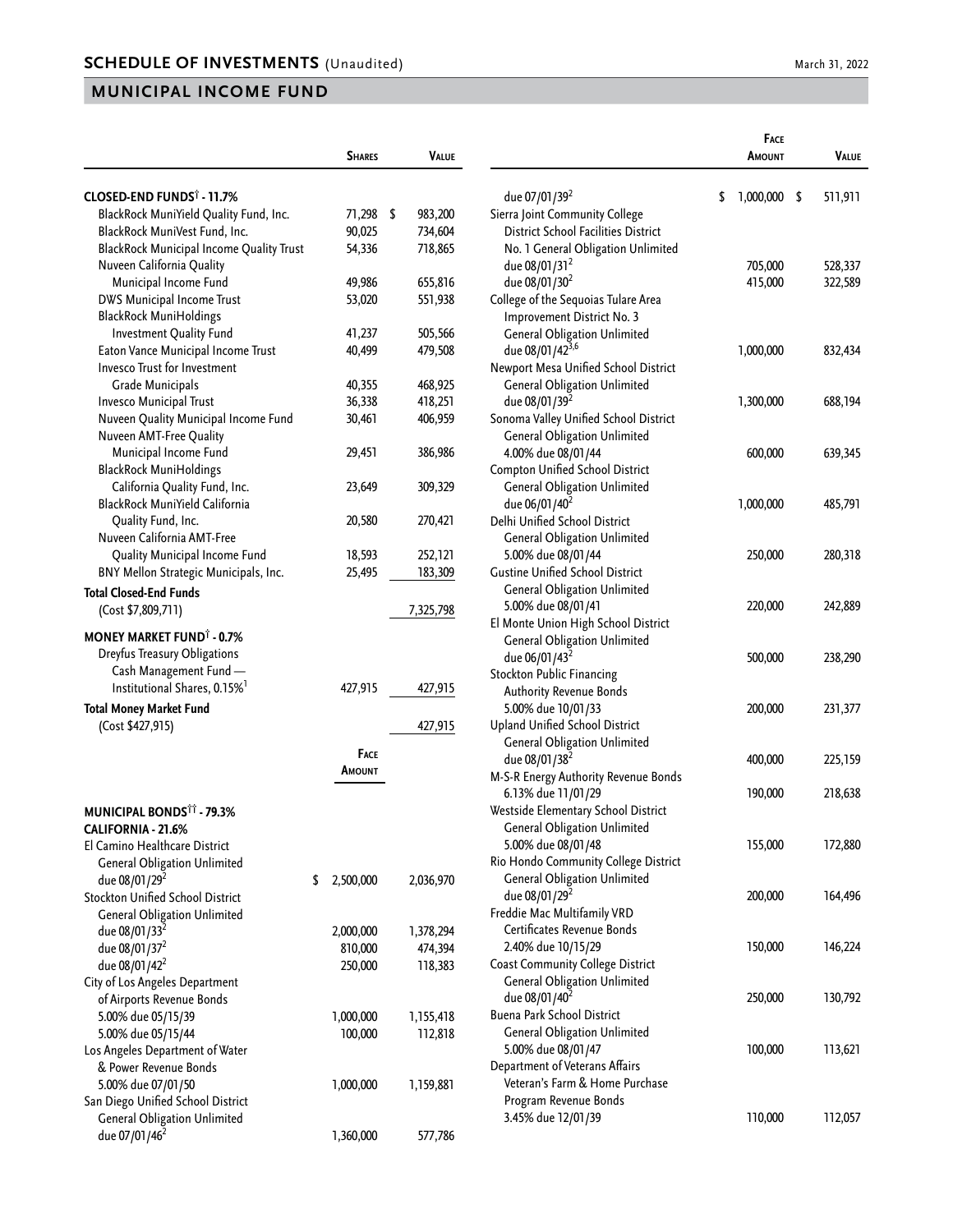|                                             | FACE            |              |                                             | FACE               |           |
|---------------------------------------------|-----------------|--------------|---------------------------------------------|--------------------|-----------|
|                                             | <b>AMOUNT</b>   | <b>VALUE</b> |                                             | <b>AMOUNT</b>      | VALUE     |
| Oakland Unified School District/Alameda     |                 |              | University of North Texas                   |                    |           |
| County General Obligation Unlimited         |                 |              | System Revenue Bonds                        |                    |           |
| 5.00% due 08/01/22                          | \$<br>90,000 \$ | 91,166       | 5.00% due 04/15/44                          | \$<br>$100,000$ \$ | 112,846   |
| Roseville Joint Union High School           |                 |              | City of Arlington Texas Special             |                    |           |
| District General Obligation Unlimited       |                 |              | Tax Revenue Special Tax                     |                    |           |
| due 08/01/30 <sup>2</sup>                   | 100,000         | 78,437       | 5.00% due 02/15/48                          | 100,000            | 112,252   |
| <b>Total California</b>                     |                 | 13,468,889   | Central Texas Turnpike System Revenue Bonds |                    |           |
| <b>TEXAS - 14.2%</b>                        |                 |              | 5.00% due 08/15/41                          | 25,000             | 25,355    |
|                                             |                 |              | 5.00% due 08/15/22                          | 10,000             | 10,142    |
| Denton County Housing Finance               |                 |              | Tarrant County Health Facilities            |                    |           |
| Corp. Revenue Bonds                         |                 |              | Development Corp. Revenue Bonds             |                    |           |
| 2.15% due 11/01/38                          | 2,000,000       | 1,745,923    | 6.00% due 09/01/24                          | 10,000             | 10,496    |
| Ysleta Independent School District          |                 |              | San Antonio Education Facilities            |                    |           |
| <b>General Obligation Unlimited</b>         |                 |              | Corp. Revenue Bonds                         |                    |           |
| 4.00% due 08/15/52                          | 1,400,000       | 1,496,849    | 5.00% due 06/01/23                          | 10,000             | 10,285    |
| Central Texas Regional Mobility             |                 |              | Leander Independent School District         |                    |           |
| <b>Authority Revenue Bonds</b>              |                 |              | <b>General Obligation Unlimited</b>         |                    |           |
| 5.00% due 01/01/45                          | 1,250,000       | 1,410,797    | due 08/15/22 <sup>2</sup>                   | 5,000              | 3,078     |
| Cleveland Independent School District       |                 |              | due 08/15/24 <sup>2</sup>                   | 5,000              | 2,804     |
| <b>General Obligation Unlimited</b>         |                 |              | <b>Total Texas</b>                          |                    | 8,818,846 |
| 4.00% due 02/15/52                          | 1,000,000       | 1,080,653    |                                             |                    |           |
| North Texas Tollway Authority Revenue Bonds |                 |              | ARIZONA - 5.1%                              |                    |           |
| due 01/01/36 <sup>2</sup>                   | 1,000,000       | 639,268      | City of Phoenix Civic Improvement           |                    |           |
| Southwest Independent School District       |                 |              | Corp. Revenue Bonds                         |                    |           |
| <b>General Obligation Unlimited</b>         |                 |              | 5.00% due 07/01/45                          | 1,250,000          | 1,477,386 |
| due 02/01/42 <sup>2</sup>                   | 500,000         | 237,364      | Arizona Industrial Development              |                    |           |
| Lindale Independent School District         |                 |              | <b>Authority Revenue Bonds</b>              |                    |           |
| <b>General Obligation Unlimited</b>         |                 |              | 2.12% due 07/01/37                          | 1,170,053          | 1,033,183 |
| 5.00% due 02/15/49                          | 200,000         | 228,935      | Maricopa County Industrial Development      |                    |           |
| United Independent School District          |                 |              | <b>Authority Revenue Bonds</b>              |                    |           |
| <b>General Obligation Unlimited</b>         |                 |              | 5.00% due 01/01/41                          | 250,000            | 279,030   |
| 5.00% due 08/15/49                          | 200,000         | 228,935      | Salt Verde Financial Corp. Revenue Bonds    |                    |           |
| Harris County-Houston Sports                |                 |              | 5.00% due 12/01/32                          | 200,000            | 231,508   |
| <b>Authority Revenue Bonds</b>              |                 |              | Pinal County Elementary School              |                    |           |
| due 11/15/53 <sup>2</sup>                   | 1,000,000       | 227,986      | District No. 4 Casa Grande                  |                    |           |
| Bexar County Health Facilities              |                 |              | <b>General Obligation Unlimited</b>         |                    |           |
| Development Corp. Revenue Bonds             |                 |              | 5.00% due 07/01/37                          | 100,000            | 115,539   |
| 5.00% due 07/15/22                          | 225,000         | 226,658      | <b>Total Arizona</b>                        |                    | 3,136,646 |
| Clifton Higher Education Finance            |                 |              |                                             |                    |           |
| Corp. Revenue Bonds                         |                 |              | NEW YORK - 4.0%                             |                    |           |
| 4.00% due 08/15/33                          | 200,000         | 220,549      | New York City Municipal Water               |                    |           |
| Arlington Higher Education                  |                 |              | Finance Authority Revenue Bonds             |                    |           |
| Finance Corp. Revenue Bonds                 |                 |              | 5.00% due 06/15/49                          | 1,000,000          | 1,138,400 |
| 5.00% due 12/01/46                          | 200,000         | 214,717      | New York City Industrial Development        |                    |           |
| Grand Parkway Transportation                |                 |              | Agency Revenue Bonds                        |                    |           |
| Corp. Revenue Bonds                         |                 |              | 4.00% due 03/01/32                          | 500,000            | 539,592   |
| 5.00% due 10/01/43                          | 175,000         | 196,475      | New York Transportation Development         |                    |           |
| Texas Municipal Gas Acquisition and         |                 |              | Corp. Revenue Bonds                         |                    |           |
| <b>Supply Corporation I Revenue Bonds</b>   |                 |              | 5.00% due 12/01/22                          | 250,000            | 254,560   |
| 6.25% due 12/15/26                          | 135,000         | 148,123      | 5.00% due 07/01/34                          | 200,000            | 210,063   |
| Hutto Independent School District           |                 |              | New York State Dormitory                    |                    |           |
| <b>General Obligation Unlimited</b>         |                 |              | <b>Authority Revenue Bonds</b>              |                    |           |
| 5.00% due 08/01/49                          | 100,000         | 114,385      | 4.00% due 08/01/43                          | 250,000            | 268,148   |
| Mansfield Independent School District       |                 |              | New York Power Authority Revenue Bonds      |                    |           |
| <b>General Obligation Unlimited</b>         |                 |              | 4.00% due 11/15/45                          | 100,000            | 106,216   |
| 5.00% due 02/15/44                          | 100,000         | 113,971      | <b>Total New York</b>                       |                    | 2,516,979 |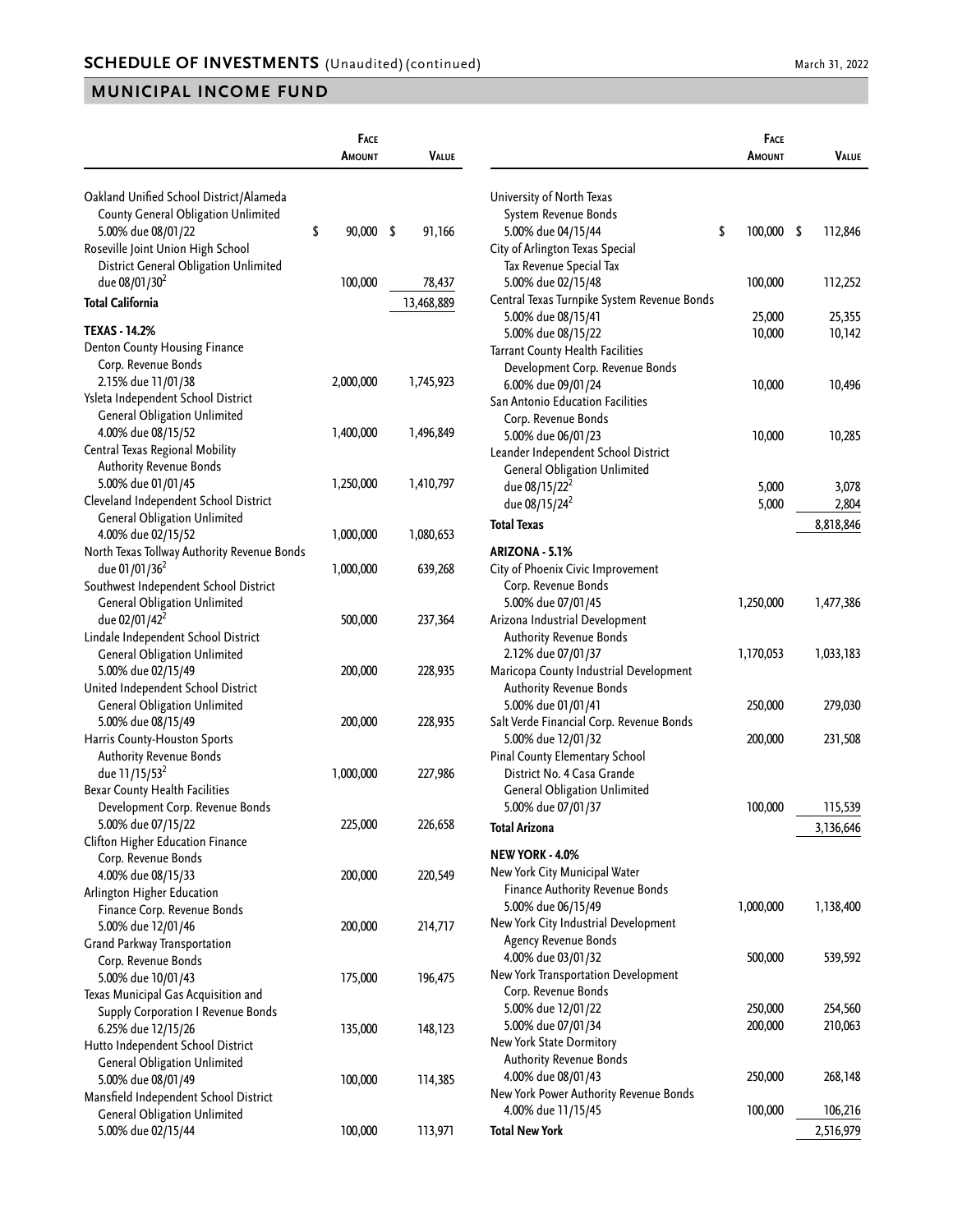|                                                                   | Face<br>Amount  | Value           |
|-------------------------------------------------------------------|-----------------|-----------------|
|                                                                   |                 |                 |
| ILLINOIS - 3.6%<br>Illinois Finance Authority Revenue Bonds       |                 |                 |
| 5.00% due 10/01/37                                                | \$<br>1,000,000 | \$<br>1,236,291 |
| 5.00% due 10/01/38                                                | 250,000         | 311,202         |
| City of Chicago Illinois Wastewater                               |                 |                 |
| <b>Transmission Revenue Bonds</b>                                 |                 |                 |
| 5.25% due 01/01/42                                                | 400,000         | 451,555         |
| University of Illinois Revenue Bonds                              |                 |                 |
| 6.00% due 10/01/29                                                | 200,000         | 210,502         |
| County of State Clair Illinois                                    |                 |                 |
| Highway Revenue Bonds                                             |                 |                 |
| 4.25% due 01/01/23                                                | 40,000          | 40,813          |
| <b>Total Illinois</b>                                             |                 | 2,250,363       |
| TENNESSEE - 3.0%                                                  |                 |                 |
| Metropolitan Government Nashville &                               |                 |                 |
| Davidson County Health & Educational                              |                 |                 |
| <b>Facilities Board Revenue Bonds</b>                             |                 |                 |
| 2.25% due 07/01/45                                                | 1,500,000       | 1,225,731       |
| City of Shelbyville & Bedford County                              |                 |                 |
| Health Educational & Housing                                      |                 |                 |
| <b>Facility Board Revenue Bonds</b><br>2.21% due 06/01/38         | 500,000         | 436,725         |
| Metropolitan Government Nashville &                               |                 |                 |
| Davidson County Health & Educational                              |                 |                 |
| <b>Facilities Board Revenue Bonds</b>                             |                 |                 |
| 2.48% due 12/01/37                                                | 200,000         | 181,776         |
| <b>Total Tennessee</b>                                            |                 | 1,844,232       |
| <b>OHIO - 2.9%</b>                                                |                 |                 |
| Dayton-Montgomery County Port                                     |                 |                 |
| <b>Authority Revenue Bonds</b>                                    |                 |                 |
| 1.83% due 09/01/38                                                | 1,600,000       | 1,362,231       |
| County of Miami Ohio Revenue Bonds                                |                 |                 |
| 5.00% due 08/01/33                                                | 200,000         | 228,391         |
| American Municipal Power,<br>Inc. Revenue Bonds                   |                 |                 |
| 5.00% due 02/15/41                                                | 200,000         | 217,545         |
| City of Middleburg Heights                                        |                 |                 |
| Ohio Revenue Bonds                                                |                 |                 |
| 5.00% due 08/01/22                                                | 15,000          | 15,043          |
| <b>Total Ohio</b>                                                 |                 | 1,823,210       |
| OREGON - 2.9%                                                     |                 |                 |
| Clackamas & Washington Counties                                   |                 |                 |
| School District No. 3 General                                     |                 |                 |
| <b>Obligation Unlimited</b>                                       |                 |                 |
| due 06/15/48 <sup>2</sup>                                         | 2,000,000       | 722,542         |
| due 06/15/50 <sup>2</sup>                                         | 400,000         | 132,302         |
| due 06/15/49 <sup>2</sup><br>Salem-Keizer School District No. 24J | 350,000         | 120,979         |
| <b>General Obligation Unlimited</b>                               |                 |                 |
| due 06/15/40 <sup>2</sup>                                         | 1,250,000       | 678,416         |
| University of Oregon Revenue Bonds                                |                 |                 |
| 5.00% due 04/01/48                                                | 100,000         | 113,151         |
| <b>Total Oregon</b>                                               |                 | 1,767,390       |

|                                                                 | <b>FACE</b><br>Amount | Value     |
|-----------------------------------------------------------------|-----------------------|-----------|
| VIRGINIA - 2.4%                                                 |                       |           |
| Freddie Mac Multifamily Variable                                |                       |           |
| Rate Certificate Revenue Bonds                                  |                       |           |
| 3.15% due 10/15/36                                              | \$<br>$1,300,000$ \$  | 1,301,496 |
| Loudoun County Economic Development                             |                       |           |
| <b>Authority Revenue Bonds</b>                                  |                       |           |
| due 07/01/49 <sup>2</sup>                                       | 500,000               | 203,171   |
| City of Norfolk Virginia General<br><b>Obligation Unlimited</b> |                       |           |
| 2.50% due 10/01/46 <sup>3</sup>                                 | 5,000                 | 4,982     |
| <b>Total Virginia</b>                                           |                       | 1,509,649 |
|                                                                 |                       |           |
| <b>COLORADO - 2.2%</b>                                          |                       |           |
| E-470 Public Highway Authority<br>Revenue Bonds                 |                       |           |
| 5.00% due 09/01/36                                              | 650,000               | 764,312   |
| City & County of Denver Colorado                                |                       |           |
| Airport System Revenue Bonds                                    |                       |           |
| 5.00% due 12/01/28                                              | 200,000               | 226,824   |
| City & County of Denver                                         |                       |           |
| Colorado Revenue Bonds                                          |                       |           |
| due 08/01/30 <sup>2</sup>                                       | 200,000               | 154,365   |
| Colorado Educational & Cultural                                 |                       |           |
| Facilities Authority Revenue Bonds<br>5.00% due 03/01/47        | 110,000               | 124,418   |
| Colorado School of Mines Revenue Bonds                          |                       |           |
| 5.00% due 12/01/47                                              | 100,000               | 113,394   |
| <b>Total Colorado</b>                                           |                       | 1,383,313 |
| <b>GEORGIA - 1.9%</b>                                           |                       |           |
| Private Colleges & Universities                                 |                       |           |
| <b>Authority Revenue Bonds</b>                                  |                       |           |
| 5.00% due 09/01/48                                              | 1,000,000             | 1,155,332 |
| NORTH CAROLINA - 1.8%                                           |                       |           |
| Inlivian Revenue Bonds                                          |                       |           |
| 2.02% due 04/01/42                                              | 1,000,000             | 806,539   |
| North Carolina Central                                          |                       |           |
| <b>University Revenue Bonds</b>                                 |                       |           |
| 5.00% due 04/01/44                                              | 300,000               | 339,027   |
| <b>Total North Carolina</b>                                     |                       | 1,145,566 |
| DISTRICT OF COLUMBIA - 1.7%                                     |                       |           |
| District of Columbia Revenue Bonds                              |                       |           |
| 4.00% due 03/01/39                                              | 1,000,000             | 1,086,362 |
| <b>WEST VIRGINIA - 1.7%</b>                                     |                       |           |
| West Virginia University Revenue Bonds                          |                       |           |
| 5.00% due 10/01/41                                              | 600,000               | 715,089   |
| West Virginia Hospital Finance                                  |                       |           |
| <b>Authority Revenue Bonds</b>                                  |                       |           |
| 5.00% due 06/01/42                                              | 300,000               | 331,850   |
| <b>Total West Virginia</b>                                      |                       | 1,046,939 |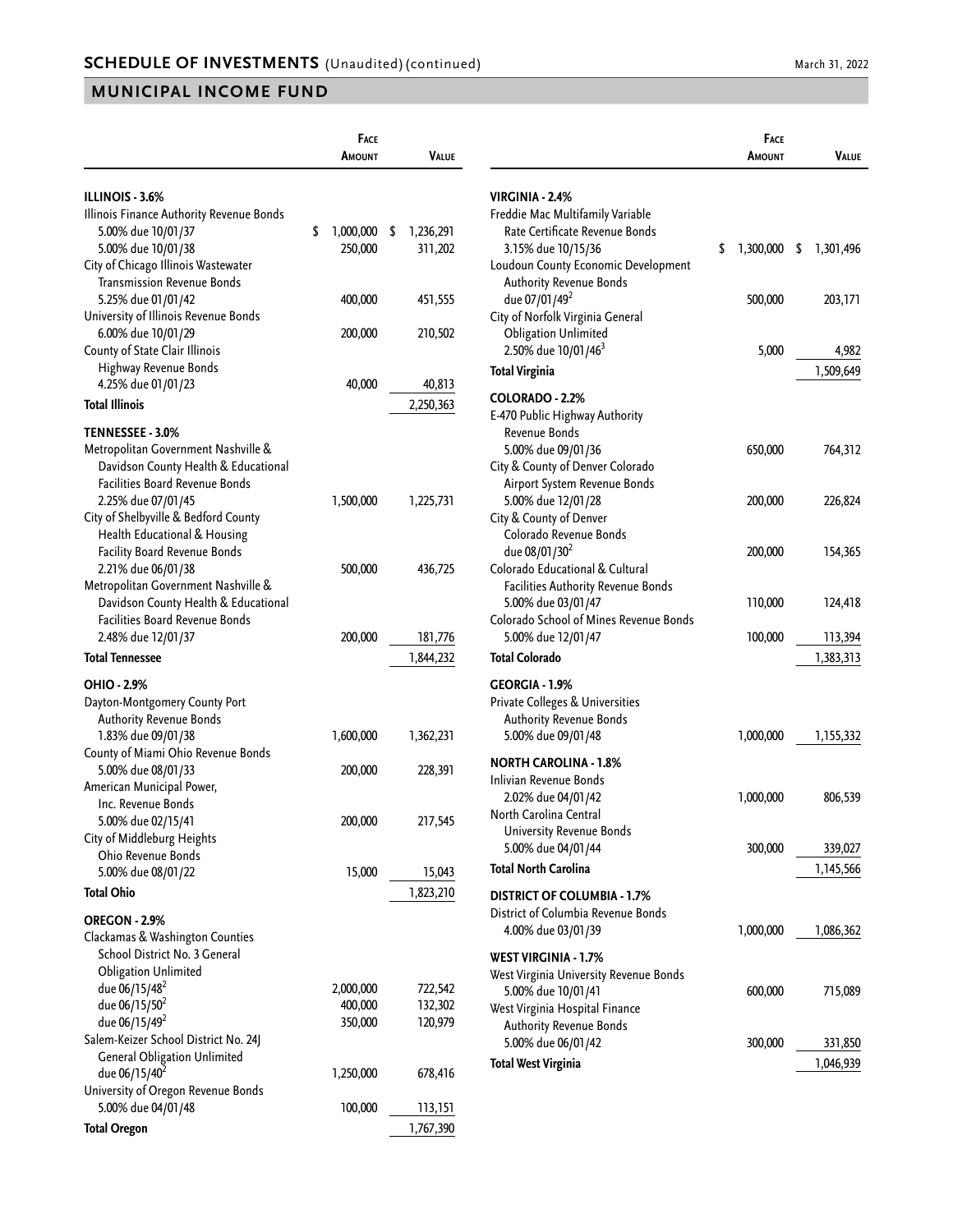|                                             | <b>FACE</b>   |               |  |
|---------------------------------------------|---------------|---------------|--|
|                                             | AMOUNT        | VALUE         |  |
| <b>WASHINGTON - 1.4%</b>                    |               |               |  |
| Yakima & Kittitas Counties                  |               |               |  |
| School District No. 119 Selah               |               |               |  |
| <b>General Obligation Unlimited</b>         |               |               |  |
| 5.00% due 12/01/42                          | \$<br>200,000 | \$<br>228,099 |  |
| County of King Washington                   |               |               |  |
| Sewer Revenue Bonds                         |               |               |  |
| 5.00% due 07/01/42                          | 200,000       | 224,177       |  |
| Central Puget Sound Regional                |               |               |  |
| Transit Authority Revenue Bonds             |               |               |  |
| 5.00% due 11/01/41                          | 200,000       | 222,568       |  |
| Washington State Convention Center          |               |               |  |
| Public Facilities District Revenue Bonds    |               |               |  |
| 4.00% due 07/01/48                          | 210,000       | 214,316       |  |
| <b>Total Washington</b>                     |               | 889,160       |  |
| NEW JERSEY - 1.0%                           |               |               |  |
| New Jersey Turnpike Authority Revenue Bonds |               |               |  |
| 5.00% due 01/01/31                          | 300,000       | 341,447       |  |
| New Jersey Economic Development             |               |               |  |
| Authority Revenue Bonds                     |               |               |  |
| 5.00% due 06/01/28                          | 250,000       | 282,626       |  |
| <b>Total New Jersey</b>                     |               | 624,073       |  |
| OKLAHOMA - 1.0%                             |               |               |  |
| Oklahoma Development Finance                |               |               |  |
| <b>Authority Revenue Bonds</b>              |               |               |  |
| 5.00% due 08/15/28                          | 350,000       | 396,047       |  |
| Oklahoma City Airport Trust Revenue Bonds   |               |               |  |
| 5.00% due 07/01/30                          | 200,000       | 224,482       |  |
| <b>Total Oklahoma</b>                       |               | 620,529       |  |
| MICHIGAN - 0.9%                             |               |               |  |
| Michigan State Hospital Finance             |               |               |  |
| Authority Revenue Bonds                     |               |               |  |
| 5.00% due 11/15/47                          | 200,000       | 221,437       |  |
| Michigan State Housing Development          |               |               |  |
| Authority Revenue Bonds                     |               |               |  |
| 3.35% due 12/01/34                          | 200,000       | 200,794       |  |
| Flint Hospital Building                     |               |               |  |
| <b>Authority Revenue Bonds</b>              |               |               |  |
| 5.00% due 07/01/25                          | 100,000       | 106,876       |  |
| <b>Total Michigan</b>                       |               | 529,107       |  |
| MISSOURI - 0.7%                             |               |               |  |
| <b>Industrial Development Authority</b>     |               |               |  |
| of the City of State Louis                  |               |               |  |
| Missouri Revenue Bonds                      |               |               |  |
| 2.22% due 12/01/38                          | 498,066       | 443,587       |  |
| ARKANSAS - 0.6%                             |               |               |  |
| County of Baxter Arkansas Revenue Bonds     |               |               |  |
| 5.00% due 09/01/26                          | 330,000       | 361,002       |  |
|                                             |               |               |  |
| LOUISIANA - 0.5%                            |               |               |  |
| City of Shreveport Louisiana Water          |               |               |  |
| & Sewer Revenue Bonds                       |               |               |  |
| 5.00% due 12/01/35                          | 250,000       | 281,429       |  |

|                                                                                                                                   | <b>FACE</b><br>AMOUNT | Value                  |
|-----------------------------------------------------------------------------------------------------------------------------------|-----------------------|------------------------|
| Louisiana Public Facilities<br><b>Authority Revenue Bonds</b><br>5.00% due 05/15/26<br><b>Total Louisiana</b>                     | \$<br>5,000           | \$<br>5,492<br>286,921 |
| ALASKA - 0.5%                                                                                                                     |                       |                        |
| University of Alaska Revenue Bonds<br>5.00% due 10/01/40                                                                          | 260,000               | 286,793                |
| <b>SOUTH CAROLINA - 0.4%</b><br><b>Charleston County Airport</b><br>District Revenue Bonds<br>5.00% due 07/01/43                  | 200,000               | 227,197                |
| NEBRASKA - 0.4%<br>Central Plains Energy Project Revenue Bonds<br>5.00% due 09/01/29                                              | 200,000               | 226,098                |
| <b>CONNECTICUT - 0.4%</b><br>New Haven Housing Authority<br>Revenue Bonds<br>2.26% due 05/01/38                                   | 247,765               | 219,840                |
| VERMONT - 0.3%<br>Vermont Educational & Health Buildings<br><b>Financing Agency Revenue Bonds</b><br>5.00% due 12/01/46           | 200,000               | 218,624                |
| <b>MASSACHUSETTS - 0.3%</b><br>Massachusetts Development<br>Finance Agency Revenue Bonds<br>5.00% due 10/01/34                    | 150,000               | 176,834                |
| SOUTH DAKOTA - 0.3%<br>South Dakota Board of Regents Housing &<br>Auxiliary Facilities System Revenue Bonds<br>5.00% due 04/01/34 | 150,000               | 170,643                |
| FLORIDA - 0.2%<br>Greater Orlando Aviation<br>Authority Revenue Bonds                                                             |                       |                        |
| 5.00% due 10/01/32<br>Tampa-Hillsborough County Expressway<br>Authority Revenue Bonds                                             | 100,000               | 113,650                |
| 5.00% due 07/01/22<br>Florida Higher Educational Facilities<br>Financial Authority Revenue Bonds                                  | 20,000                | 19,992                 |
| 3.00% due 12/01/22                                                                                                                | 15,000                | 15,011                 |
| <b>Total Florida</b>                                                                                                              |                       | 148,653                |
| PENNSYLVANIA - 0.2%<br>Allegheny County Hospital Development<br><b>Authority Revenue Bonds</b>                                    |                       |                        |
| 5.00% due 07/15/32<br>Owen J Roberts School District<br><b>General Obligation Unlimited</b>                                       | 100,000               | 115,608                |
| 5.00% due 05/15/23                                                                                                                | 25,000                | 25,931                 |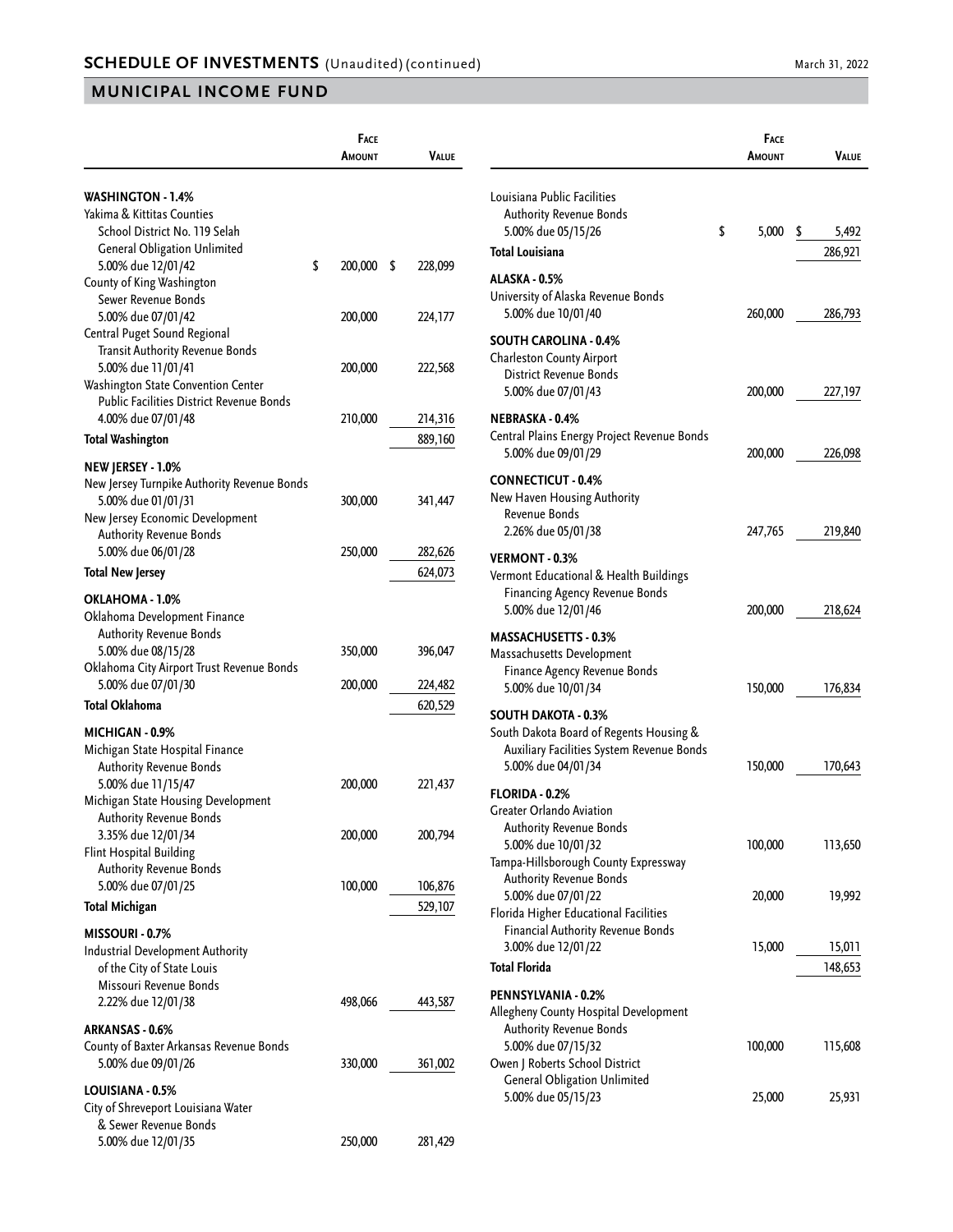|                                                                                                                                                                        | FACE<br>AMOUNT             | VALUE                    |                                                                                                                                           | FACE<br>AMOUNT              | <b>VALUE</b>                         |
|------------------------------------------------------------------------------------------------------------------------------------------------------------------------|----------------------------|--------------------------|-------------------------------------------------------------------------------------------------------------------------------------------|-----------------------------|--------------------------------------|
| City of Erie Pennsylvania General<br><b>Obligation Unlimited</b><br>3.10% due 11/15/22<br>Total Pennsylvania                                                           | \$<br>5,000                | \$<br>5,004<br>146,543   | NEW MEXICO - 0.0%<br>City of Albuquerque New<br>Mexico Revenue Bonds<br>5.00% due 07/01/25<br><b>Total New Mexico</b>                     | \$<br>30,000                | \$<br>31,365<br>31,365               |
| <b>IDAHO - 0.2%</b><br>Idaho Housing & Finance<br><b>Association Revenue Bonds</b><br>5.00% due 07/15/30                                                               | 100,000                    | 117,878                  | WISCONSIN - 0.0%<br><b>State of Wisconsin General</b><br><b>Obligation Unlimited</b><br>5.00% due 05/01/22                                | 25,000                      | 25,078                               |
| RHODE ISLAND - 0.2%<br>Rhode Island Health and Educational<br><b>Building Corp. Revenue Bonds</b><br>5.00% due 05/15/42                                                | 100,000                    | 114,849                  | <b>Total Municipal Bonds</b><br>(Cost \$52,823,161)<br><b>COLLATERALIZED MORTGAGE OBLIGATIONS<sup>11</sup> - 6.0%</b>                     |                             | 49,369,194                           |
| <b>MONTANA - 0.2%</b><br>Montana State Board of<br>Regents Revenue Bonds<br>5.00% due 11/15/43                                                                         | 100,000                    | 114,064                  | <b>GOVERNMENT AGENCY - 6.0%</b><br>Freddie Mac Multifamily ML<br>Certificates Revenue Bonds<br>2.49% due 07/25/35                         | 2,181,595                   | 2,035,119                            |
| <b>KANSAS - 0.2%</b><br>University of Kansas Hospital<br><b>Authority Revenue Bonds</b><br>5.00% due 09/01/48                                                          | 100,000                    | 113,767                  | Freddie Mac Multifamily<br>1.90% due 11/25/37<br><b>Total Collateralized Mortgage Obligations</b><br>(Cost \$4,314,769)                   | 1,974,088                   | 1,706,383<br>3,741,502               |
| <b>UTAH - 0.2%</b><br>South Davis Metro Fire Service<br>Area Revenue Bonds<br>5.00% due 12/01/34                                                                       | 100,000                    | 112,909                  | U.S. TREASURY BILLS <sup>11</sup> - 1.9%<br>U.S. Treasury Bills<br>0.22% due 05/05/22 <sup>5</sup><br>0.05% due 06/16/22 <sup>5</sup>     | 450,000<br>400,000          | 449,937<br>399,650                   |
| <b>IOWA - 0.2%</b><br>PEFA, Inc. Revenue Bonds<br>5.00% due 09/01/26 <sup>4</sup>                                                                                      | 100,000                    | 108,094                  | 0.08% due 05/19/22 <sup>5</sup><br>0.07% due 05/19/22 <sup>5</sup><br>0.02% due 04/21/22 <sup>5</sup><br><b>Total U.S. Treasury Bills</b> | 205,000<br>65,000<br>56,000 | 204,932<br>64,978<br>55,996          |
| <b>NEW HAMPSHIRE - 0.1%</b><br>New Hampshire Health and Education<br>Facilities Authority Act Revenue Bonds<br>5.00% due 01/01/23                                      | 60,000                     | 61,573                   | (Cost \$1,175,833)<br>Total Investments - 99.6%<br>(Cost \$66,551,389)<br>Other Assets & Liabilities, net - 0.4%                          |                             | 1,175,493<br>\$62,039,902<br>221,681 |
| <b>MARYLAND - 0.0%</b><br>Maryland Health & Higher Educational<br>Facilities Authority Revenue Bonds<br>5.00% due 07/01/22<br>4.25% due 07/01/22<br>4.00% due 07/01/22 | 15,000<br>10,000<br>10,000 | 14,996<br>9,974<br>9,968 | Total Net Assets - 100.0%                                                                                                                 |                             | \$62,261,583                         |
| 5.00% due 07/01/27<br><b>Total Maryland</b>                                                                                                                            | 5,000                      | 5,359<br>40,297          |                                                                                                                                           |                             |                                      |